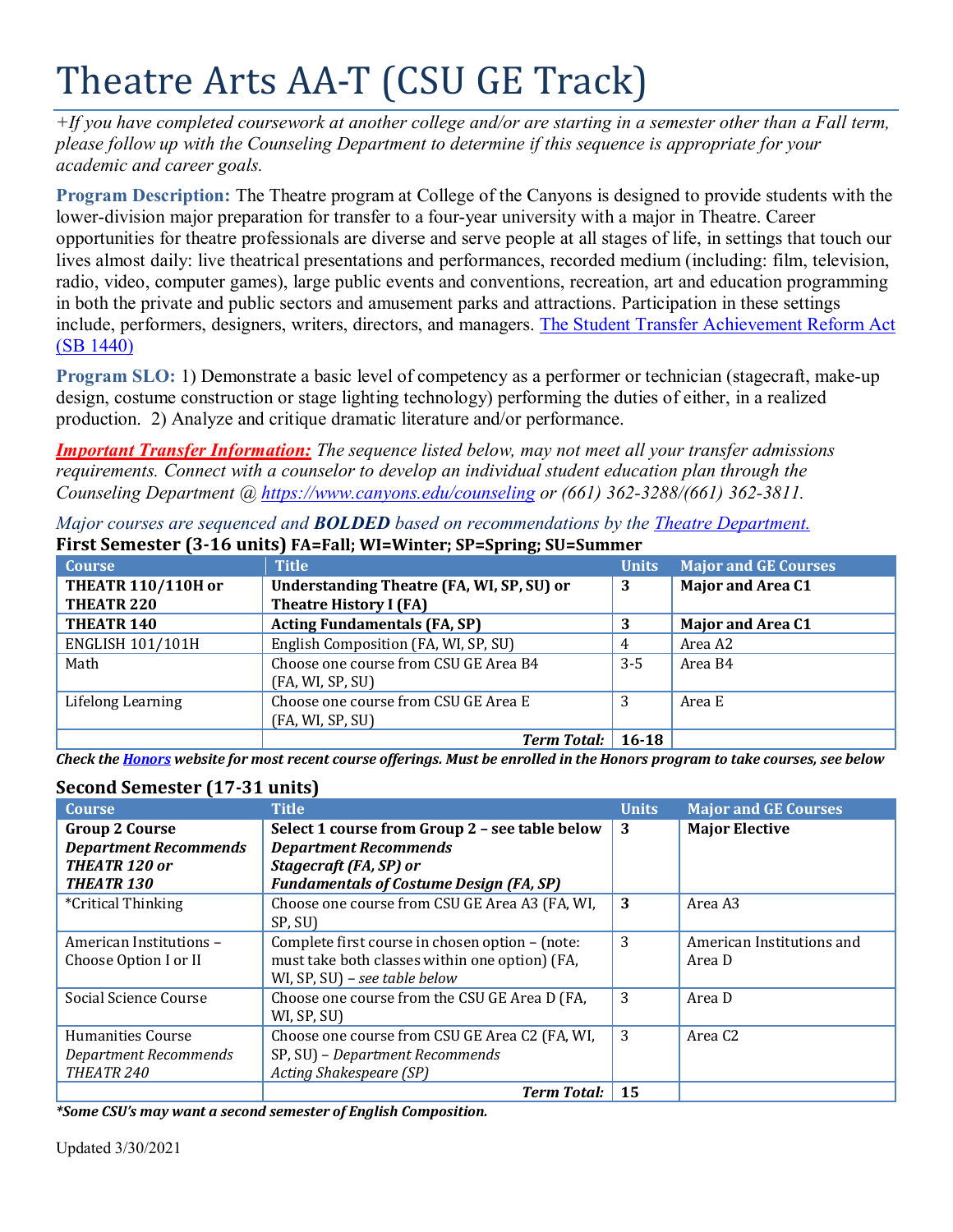# **Third Semester (32-47.5 units)**

| <b>Course</b>                                                               | <b>Title</b><br><b>Units</b>                                                                                                                              |           | <b>Major and GE Courses</b>         |
|-----------------------------------------------------------------------------|-----------------------------------------------------------------------------------------------------------------------------------------------------------|-----------|-------------------------------------|
| <b>Group 1 Course</b>                                                       | Choose one course from Group 1, see table<br>below (FA, SP)                                                                                               | $1.5 - 4$ | <b>Major Elective</b>               |
| <b>Group 2 Course-</b><br><b>Department Recommends</b><br><b>THEATR 141</b> | Choose 1 course from Group 2 - see table<br>below, Department Recommends<br><b>Scene Performance (FA, SP)</b>                                             | 3         | <b>Major Elective</b>               |
| American Institutions                                                       | Complete second course in chosen option - (note:<br>must take both classes within one option) (FA, WI,<br>SP, SU) - see table below                       | 3         | American Institutions and<br>Area D |
| Life Science                                                                | Choose any course from CSU GE Area B2 (if not<br>taking the corresponding lab, will need to add a lab<br>to the Physical Science course) (FA, WI, SP, SU) | $3-4$     | Area B2 (and B3)                    |
| COMS 105/105H or<br><b>COMS 120</b>                                         | Fundamentals of Public Speaking (FA, WI, SP, SU)<br>or Small Group Communication (FA, WI, SP, SU)                                                         | 3         | Area A1                             |
| <b>CSU Elective</b>                                                         | Choose one course that is CSU transferable (FA,<br>WI, SP, SU)                                                                                            | 3         | Elective                            |
|                                                                             | <b>Term Total:</b>                                                                                                                                        | $16.5+$   |                                     |

# **Fourth Semester (47.5-60 units)**

| <b>Course</b>           | <b>Title</b>                                                                                                                                          | <b>Units</b> | <b>Major and GE Courses</b>            |
|-------------------------|-------------------------------------------------------------------------------------------------------------------------------------------------------|--------------|----------------------------------------|
|                         |                                                                                                                                                       |              |                                        |
| <b>Group 1 Course</b>   | Choose one course from Group 2, listed below<br>(FA, WI, SP)                                                                                          | $1.5 - 4$    | <b>Major Elective</b>                  |
| <b>Group 2 Course</b>   | Choose one course from Group 2, listed below<br>(FA, SP)                                                                                              | 3            | <b>Major Elective</b>                  |
| <b>Physical Science</b> | Choose one course from CSU GE Area B1 (if not<br>taking the corresponding lab, will need to add a lab<br>to the Life Science course) (FA, WI, SP, SU) | $3-4$        | Area B1 (and B3)                       |
| <b>CSU Elective</b>     | Choose one course that is CSU transferable<br>(FA, WI, SP, SU)                                                                                        | 3            | Elective-if not yet at 60 CSU<br>units |
| <b>CSU Elective</b>     | Choose one course that is CSU transferable<br>(FA, WI, SP, SU)                                                                                        | 3            | Elective-if not yet at 60 CSU<br>units |
|                         | <b>Term Total:</b>                                                                                                                                    | $13.5+$      |                                        |

*Students are encouraged to complete additional Theatre courses to fulfill elective units.* **Total Units: 60+**

### **Group 1 – Select 3 units from the following:**

| *THEATR 180A               | Rehearsal/Performance (Drama): Ensemble (FA, SP)              | $1.5 - 4$ |
|----------------------------|---------------------------------------------------------------|-----------|
| <i><b>*THEATR 180B</b></i> | Rehearsal/Performance (Drama): Supporting Role (FA, SP)       | $1.5 - 4$ |
| *THEATR 180C               | Rehearsal/Performance (Drama): Principal (FA, SP)             | $1.5 - 4$ |
| <b>THEATR 181A</b>         | New Play Development and Production – Beginning (FA)          | $1.5 - 4$ |
| THEATR 181 B               | New Play Development & Production (Intermediate) (FA)         | $1.5 - 4$ |
| THEATR 181 C               | New Play Development & Production (Advanced) (FA)             | $1.5 - 4$ |
| *THEATR 182A               | Rehearsal/Performance (Comedy): Ensemble (FA)                 | $1.5 - 4$ |
| *THEATR 182B               | Rehearsal/Performance (Comedy): Supporting Role (FA)          | $1.5 - 4$ |
| *THEATR 182C               | Rehearsal/Performance (Comedy): Principal (FA)                | $1.5 - 4$ |
| THEATR <sub>184A</sub>     | Rehearsal/Performance (Musical Theatre): Ensemble (SP)        | $1.5 - 4$ |
| <b>THEATR 184B</b>         | Rehearsal/Performance (Musical Theatre): Supporting Role (SP) | $1.5 - 4$ |
| <b>THEATR 184C</b>         | Rehearsal/Performance (Musical Theatre): Principal (SP)       | $1.5 - 4$ |
| THEATR <sub>186A</sub>     | Technical Theatre I (Beginning) (FA, SP)                      | $1.5 - 4$ |
| <b>THEATR 186B</b>         | Technical Theatre I (Intermediate) (FA, SP)                   | $1.5 - 4$ |

*\*These Courses are offered every fall term and alternating spring terms.*